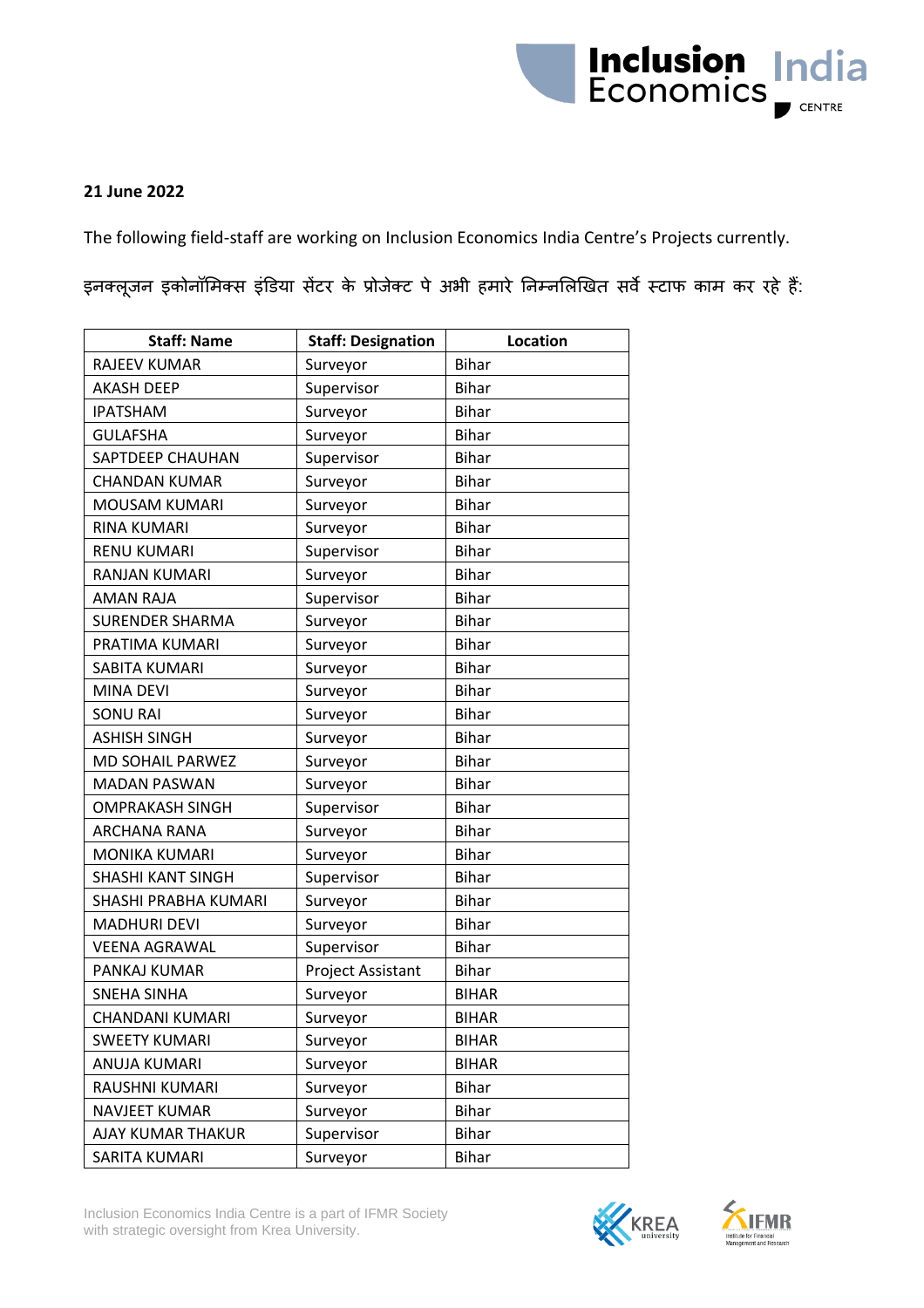| SAAHIL PARWEZ               | Surveyor             | <b>Bihar</b> |
|-----------------------------|----------------------|--------------|
| <b>RANJEET KUMAR</b>        | Surveyor             | <b>Bihar</b> |
| KAMALAWATI YADAV            | Surveyor             | <b>Bihar</b> |
| <b>NITU KUMARI</b>          | Surveyor             | <b>Bihar</b> |
| <b>DEEPA KUMARI</b>         | Supervisor           | <b>Bihar</b> |
| CHHAVI SAXENA               | Surveyor             | <b>Bihar</b> |
| <b>SUNAINA KUMARI</b>       | Supervisor           | <b>Bihar</b> |
| <b>PUNAM KUMARI</b>         | Surveyor             | <b>Bihar</b> |
| <b>RAJESH KUMAR</b>         | Supervisor           | <b>Bihar</b> |
| AVINASH KUMAR               | Supervisor           | <b>Bihar</b> |
| ARCHANA KUMARI              | Surveyor             | <b>Bihar</b> |
| <b>NEELU SHARMA</b>         | Surveyor             | <b>Bihar</b> |
| RAHUL KUMAR GUPTA           | Surveyor             | <b>Bihar</b> |
| RAHUL KUMAR YADAV           | Surveyor             | <b>Bihar</b> |
| <b>KANAK YADAV</b>          | Surveyor             | <b>Bihar</b> |
| RAMZAN                      | <b>Field Manager</b> | <b>Bihar</b> |
| <b>UDAY MALAKAR</b>         | Surveyor             | <b>Bihar</b> |
| <b>ANITA TIRKEY</b>         | Surveyor             | <b>Bihar</b> |
| <b>VICKY KUMAR</b>          | Surveyor             | <b>Bihar</b> |
| NIRAJ KUMAR CHAUDHARY       | <b>Field Manager</b> | <b>Bihar</b> |
| DHARMENDRA PANDEY           | Surveyor             | <b>Bihar</b> |
| <b>CHANDRA BHUSHAN</b>      |                      |              |
| <b>KUMAR</b>                | Surveyor             | <b>Bihar</b> |
| <b>NAVITA SINGH</b>         | Surveyor             | <b>Bihar</b> |
| <b>ANITA KUMARI</b>         | Surveyor             | <b>Bihar</b> |
| <b>DHAN KUMAR SINGH</b>     | Supervisor           | <b>Bihar</b> |
| <b>AMIT KUMAR</b>           | Surveyor             | <b>Bihar</b> |
| <b>BEER KUMAR RAY</b>       | Surveyor             | <b>Bihar</b> |
| <b>ANJANI KUMARI</b>        | Surveyor             | <b>Bihar</b> |
| <b>BALARAM BEHERA</b>       | Surveyor             | <b>Bihar</b> |
| Ajay Kumar Varma            | Surveyor             | Chhattisgarh |
| Akanksha Patel              | Surveyor             | Chhattisgarh |
| Chanchal Kaur               | Supervisor           | Chhattisgarh |
| Bhoj Jaan                   | Supervisor           | Chhattisgarh |
| Gunita Yadav                | Surveyor             | Chhattisgarh |
| Varsha Patel                | Surveyor             | Chhattisgarh |
| <b>Bharat Kumar Kathale</b> | Surveyor             | Chhattisgarh |
| Akshay kumar varma          | Surveyor             | Chhattisgarh |
| Dinesh Gupta                | PA                   | Chhattisgarh |
| Avinash Kumar               | Monitor              | <b>BIHAR</b> |
| <b>Bandish Kumar</b>        | Monitor              | <b>BIHAR</b> |
| Mankeshwar Kumar Pandey     | Monitor              | <b>BIHAR</b> |
| Rajendra Yadav              | Monitor              | <b>BIHAR</b> |
| Bajrang Kumar Singh         | Supervisor           | <b>BIHAR</b> |
| Sipul Kumar                 | <b>Field Manager</b> | <b>BIHAR</b> |

Inclusion Economics India Centre is a part of IFMR Society with strategic oversight from Krea University.





**Inclusion India**<br>Economics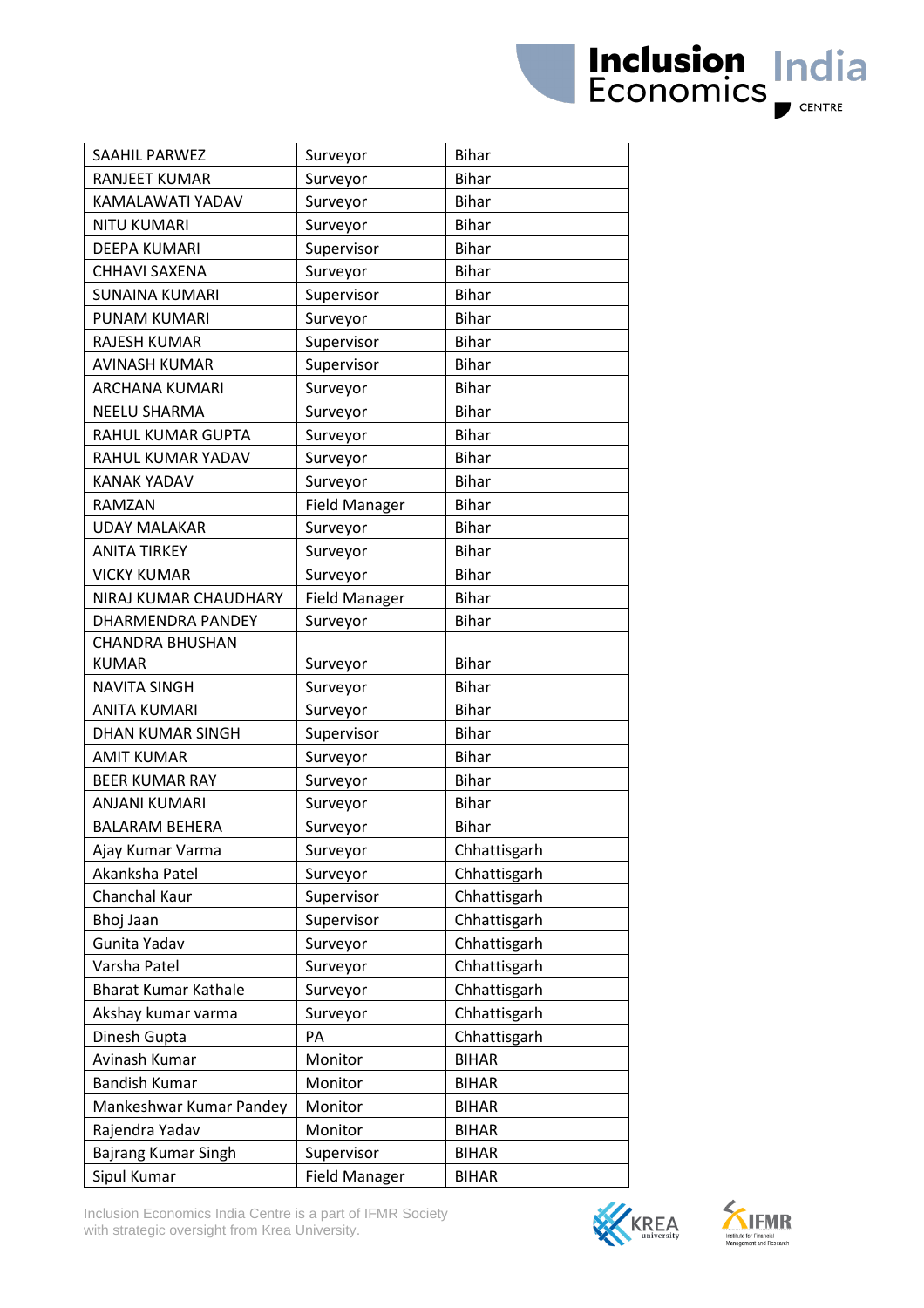| Amar Singh            | Monitor              | <b>BIHAR</b>   |
|-----------------------|----------------------|----------------|
| Rajbind Kumar Kamat   | Monitor              | <b>BIHAR</b>   |
| Rahul Kumar Choudhary | Monitor              | <b>BIHAR</b>   |
| Subhash Pathak        | Monitor              | <b>BIHAR</b>   |
| Supriya Jha           | Monitor              | <b>BIHAR</b>   |
| Amrit Raj             | Monitor              | <b>BIHAR</b>   |
| Rohit Kumar           | Monitor              | <b>BIHAR</b>   |
| Rupesh Kumar Sah      | Monitor              | <b>BIHAR</b>   |
| Indu Kumar Yadav      | Monitor              | <b>BIHAR</b>   |
| Krishna Darshan       | Monitor              | <b>BIHAR</b>   |
| Pancham Narayan Singh | Monitor              | <b>BIHAR</b>   |
| Chandrakant Bharti    | Monitor              | <b>BIHAR</b>   |
| Piyush Kumar Ghosh    | Monitor              | <b>BIHAR</b>   |
| Lalan kumar           | Surveyor             | <b>BIHAR</b>   |
| Saroj Kumar           | Monitor              | <b>BIHAR</b>   |
| Amit Kumar            | Monitor              | <b>BIHAR</b>   |
| Vishal Kumar          | Monitor              | <b>BIHAR</b>   |
| Rajesh Kumar Sharma   | Monitor              | <b>BIHAR</b>   |
| Ranjit Paswan         | Monitor              | <b>BIHAR</b>   |
| Saroj Kr. Prasad      | Monitor              | <b>BIHAR</b>   |
| Abhay Kumar           | Monitor              | <b>BIHAR</b>   |
| Pankaj Kumar Jha      | Monitor              | <b>BIHAR</b>   |
| Sanni Kumar           | Monitor              | <b>BIHAR</b>   |
| Ramesh Kumar          | Monitor              | <b>BIHAR</b>   |
| Pritam Anand          | <b>Field Manager</b> | <b>BIHAR</b>   |
| Sanjeev Kumar         | Monitor              | <b>BIHAR</b>   |
| Shrikrishna Indoliya  | <b>Field Manager</b> | Madhya Pradesh |
| Rashid Khan           | Surveyor             | Madhya Pradesh |
| Shraddha Bharti       | Surveyor             | Madhya Pradesh |
| Sukhendra Goswamee    | Surveyor             | Madhya Pradesh |
| Kritika Bairagi       | Supervisor           | Madhya Pradesh |
| Ashik Khan            | Supervisor           | Madhya Pradesh |
| Rabindra Singh        | Surveyor             | Madhya Pradesh |
| Neelam Sharma         | Supervisor           | Madhya Pradesh |
| Deepu Savita          | Surveyor             | Madhya Pradesh |
| Ravi Savita           | Surveyor             | Madhya Pradesh |
| Prakash Morya         | Surveyor             | Madhya Pradesh |
| Rati                  | Surveyor             | Madhya Pradesh |
| Dharmendra Singh      | Surveyor             | Madhya Pradesh |
| Anjani Savita         | Surveyor             | Madhya Pradesh |
| Artee Kashyap         | Surveyor             | Madhya Pradesh |
| Arvind Kumar          | Supervisor           | Madhya Pradesh |
| Omprakash Shakya      | Surveyor             | Madhya Pradesh |
| Avyansha Vishwakarma  | Surveyor             | Madhya Pradesh |





**Inclusion India**<br>Economics